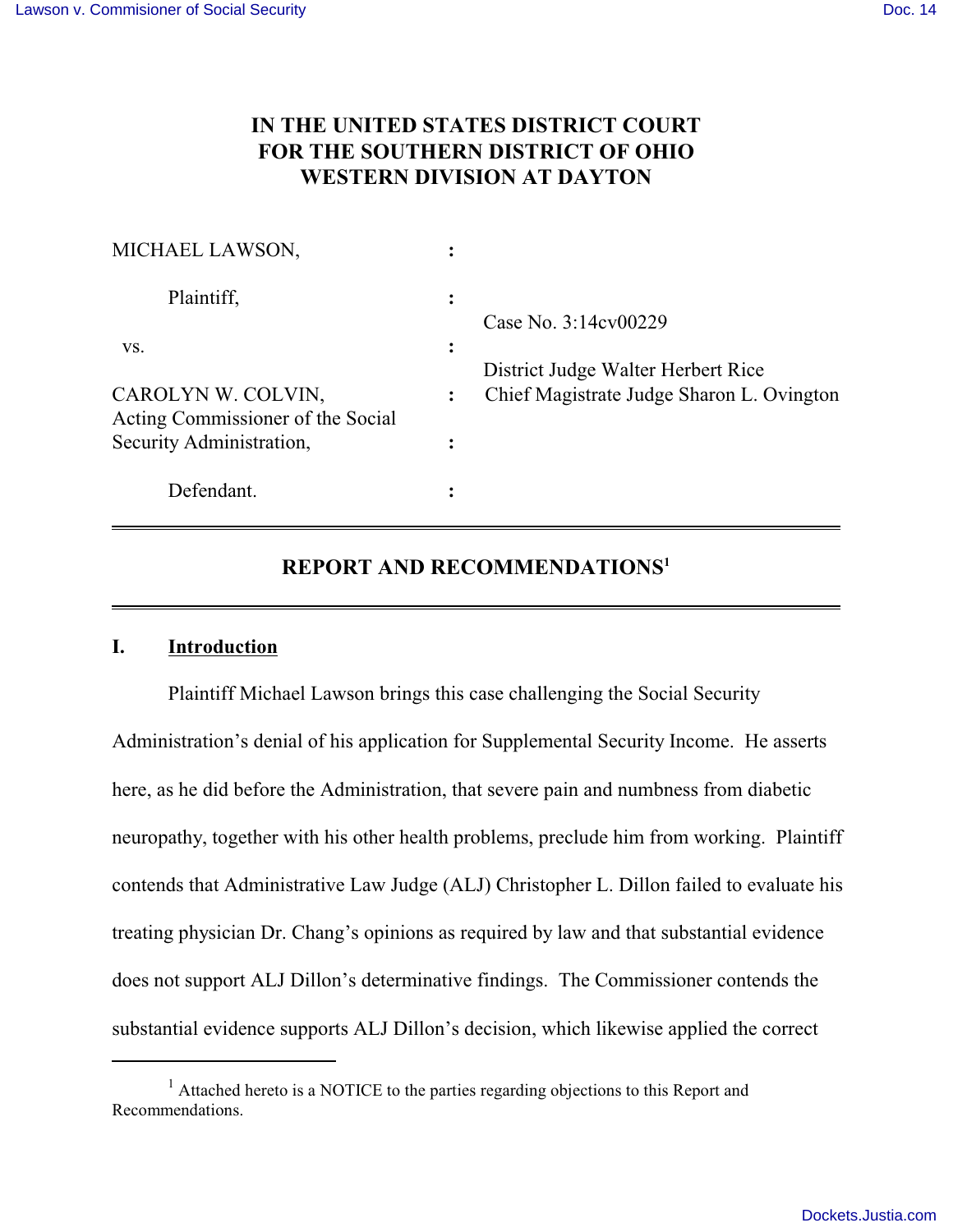legal criteria.

The case is presently before the Court upon Plaintiff's Statement of Errors (Doc. #9), the Commissioner's Memorandum in Opposition (Doc. #11), the administrative record and supplemental administrative record (Doc. #s 8, 12), and the record as a whole.

## **II. Background**

### **A. Plaintiff and His Testimony**

Plaintiff asserts that beginning on January 1, 2004, he has been under a "disability." Plaintiff protectively filed his application for Supplemental Security Benefits on July 28, 2011. He was 50 years old on that date and was therefore considered a person "closely approaching advanced age" under Social Security Regulations. He has a 7th-grade, or limited, education. He worked in years gone by as an automobile mechanic.

Plaintiff's significant health problems include Type II Diabetes with resulting neuropathy, pain, and numbness in his extremities. During a hearing held by ALJ Dillon, the following colloquy occurred.

Q [ALJ] Okay. It looks like your biggest problem is the neuropathy.

- A [Plaintiff] The neuropathy, and I've got a bad leg also. I've got a plate in my leg, and I've got screws sticking literally out of my skin that need – I just, my legs are in real bad shape from the neuropathy in my feet, and my hands.
- Q You do have neuropathy in all four extremities?
- A Yes, I do sir....

(Doc. #8, *PageID* 77-78). Neuropathy limits Plaintiff's ability to stand. He "can't stand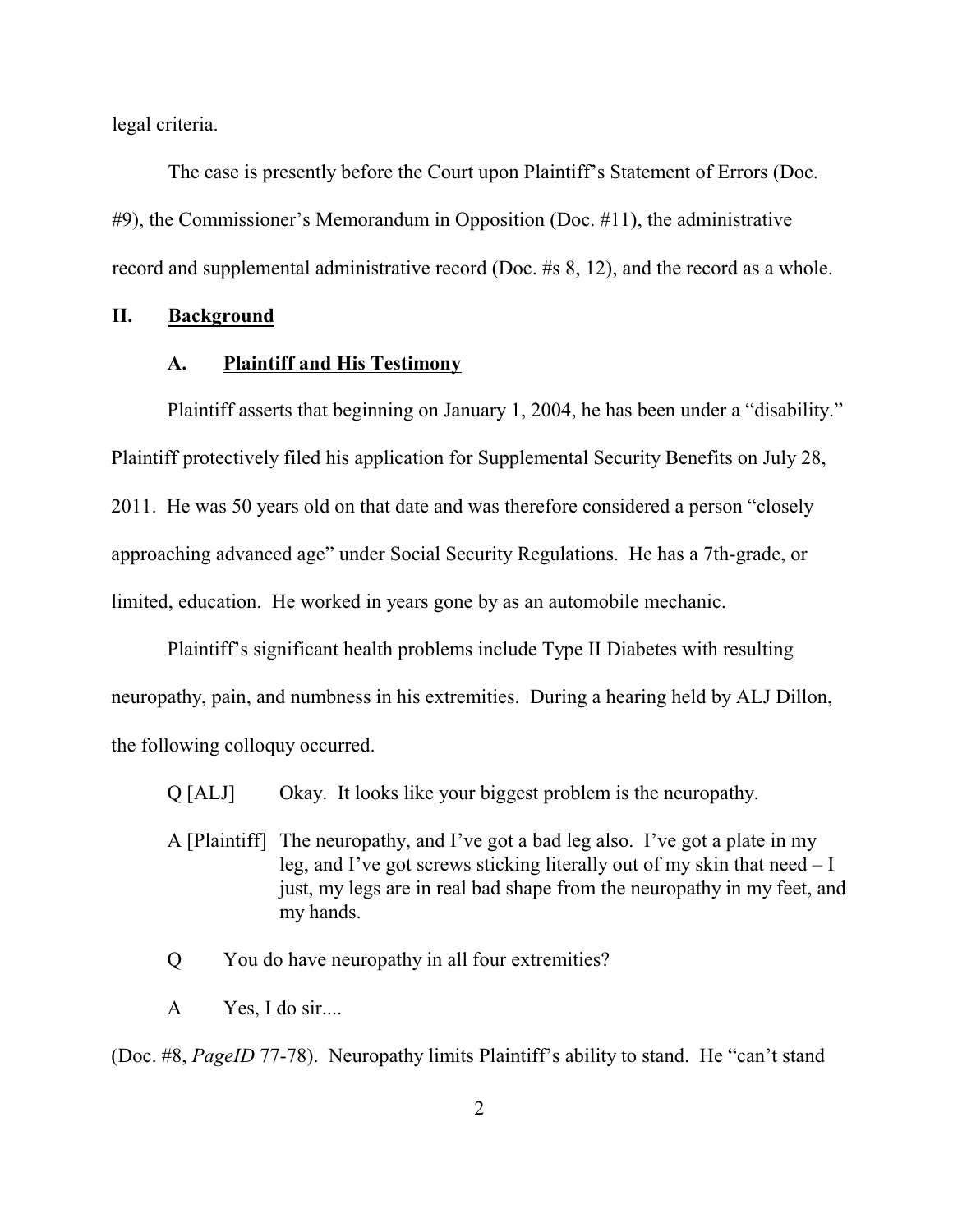long enough to do anything ...." *Id*. at 78. He feels a stinging pain in his feet, like bees are stinging him all the time. He has numbness from the middle of his thighs down to his feet. With every step he takes, he feels numbness through his legs. *Id*. These problems had become a lot worse during the few months or years before the ALJ's hearing in February

2013. Plaintiff explained:

It's gotten a lot worse. I could – my doctor put me on a cane. He gave me a prescription for a cane about two-and-a-half, three months ago. And I was having a hard time before then, but ... it's just real bad. I mean, even there for a while I could get up and walk across my living room and go to the bathroom without having to use my cane....

*Id.* Before he started using the cane, he had a hard time and was unable to walk anyplace

far. He explained that he did not get a cane before this because he was not active and

because he did not know how to get a cane. *Id*. at 79.

The ALJ doubted Plaintiff's actual need to use a cane based on a brief note in

Plaintiff's medical records stating, "Patient told by his lawyer to get a cane." *Id*. at 355.

The ALJ asked Plaintiff:

- Q [ALJ] So if you needed a cane for quite a while is the only difference in November 2012 is that your attorney told you to go to get a cane?
- A [Plaintiff] No, my attorney didn't tell me to, I asked my doctor if I could get a cane, if he thought it would help me. No, I hadn't talked to an attorney until just a couple of days ago.

*Id*. at 79.

Plaintiff testified that in addition to his foot problems, neuropathy caused the following additional problems: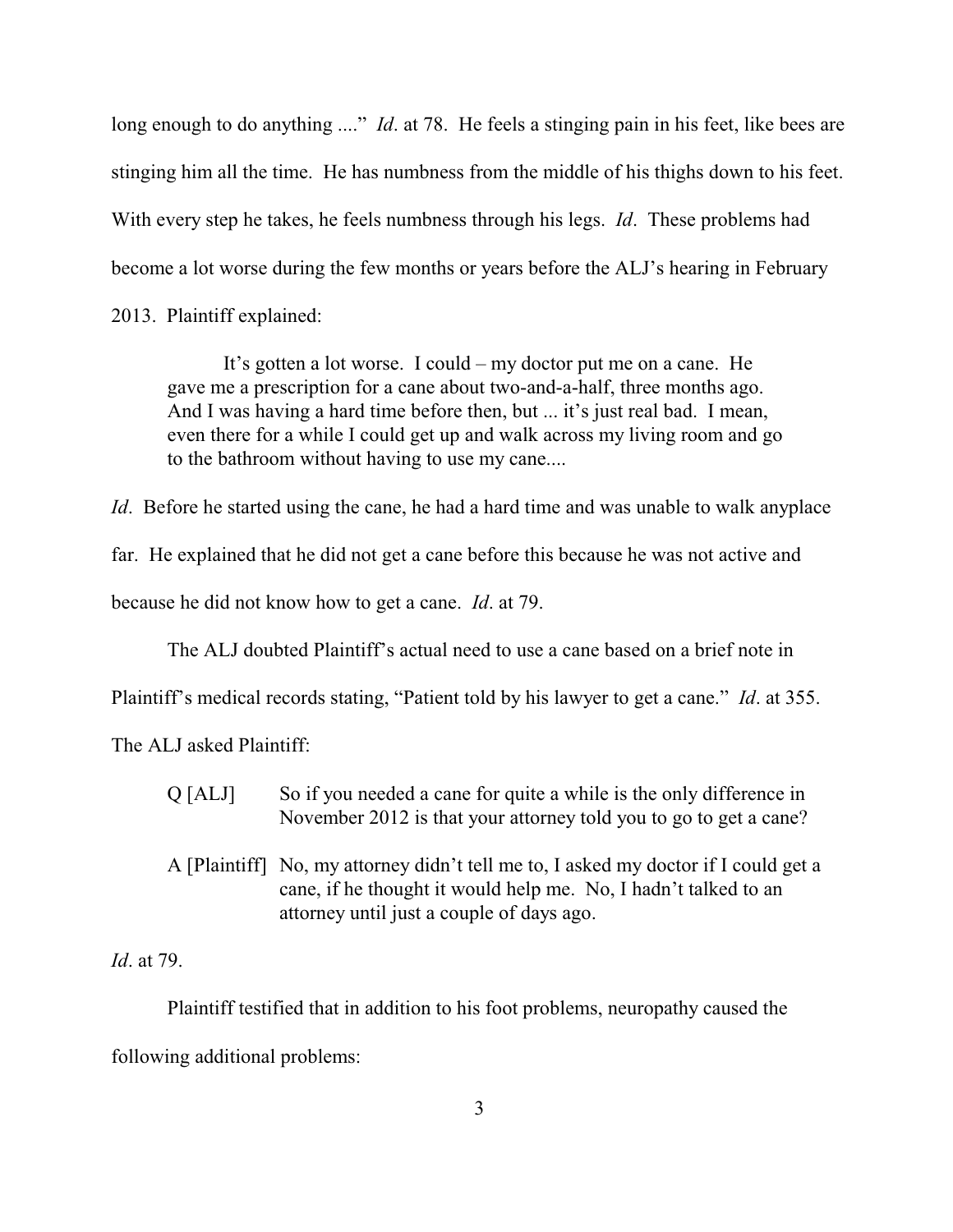Well, for one thing..., the walking, the standing. Sleeping..., I'd be laying in bed ...[at] night and the neuropathy pain hit me so  $bad - I$  may sleep three hours a night at the most, when I sleep at all. It's the, the sharpest pains, it literally feels like somebody had run spikes through my feet, and my legs, and my hands. I just, I literally have to lay and put pressure on my hands to keep them from hurting. And it just hurts me so bad I just – just everything about it hurts.

(Doc. #8, *PageID*# 80). He also loses sleep when he frequently needs to use the restroom during the night due to diabetes. He sleeps about 3 hours per night.

Plaintiff lives with his fiancé who helps him with certain activities. She checks the water temperature of his bath to make sure it is not too hot for his feet. He does not have enough sensitivity in his feet to do this himself. His fiancé also helps him care for his feet. He describes her as an "angel." She does everything he asks her to do.

Plaintiff leaves the house every day and drives his fiancé to and from work. He stops to get gas when needed, and he will sometimes visit a drive-thru store to get a pop. He stated, "[T]hat is the extent of my day. I mean, I'm a tough guy. I used to love to do yard work and things like that. I just can't do them anymore." *Id*. at 82. He spends his day mainly watching television. He testified, "That's so sad, but I do." *Id*. He cannot stand long enough to do laundry.

His pain is constant. During the day, he will sit or lie down, then stand up "to get [his] blood flowing a little bit ...," but he must sit right back down or lie down on the couch and watch television. *Id*. at 85-86. When the ALJ asked Plaintiff if he elevates his legs, he answered: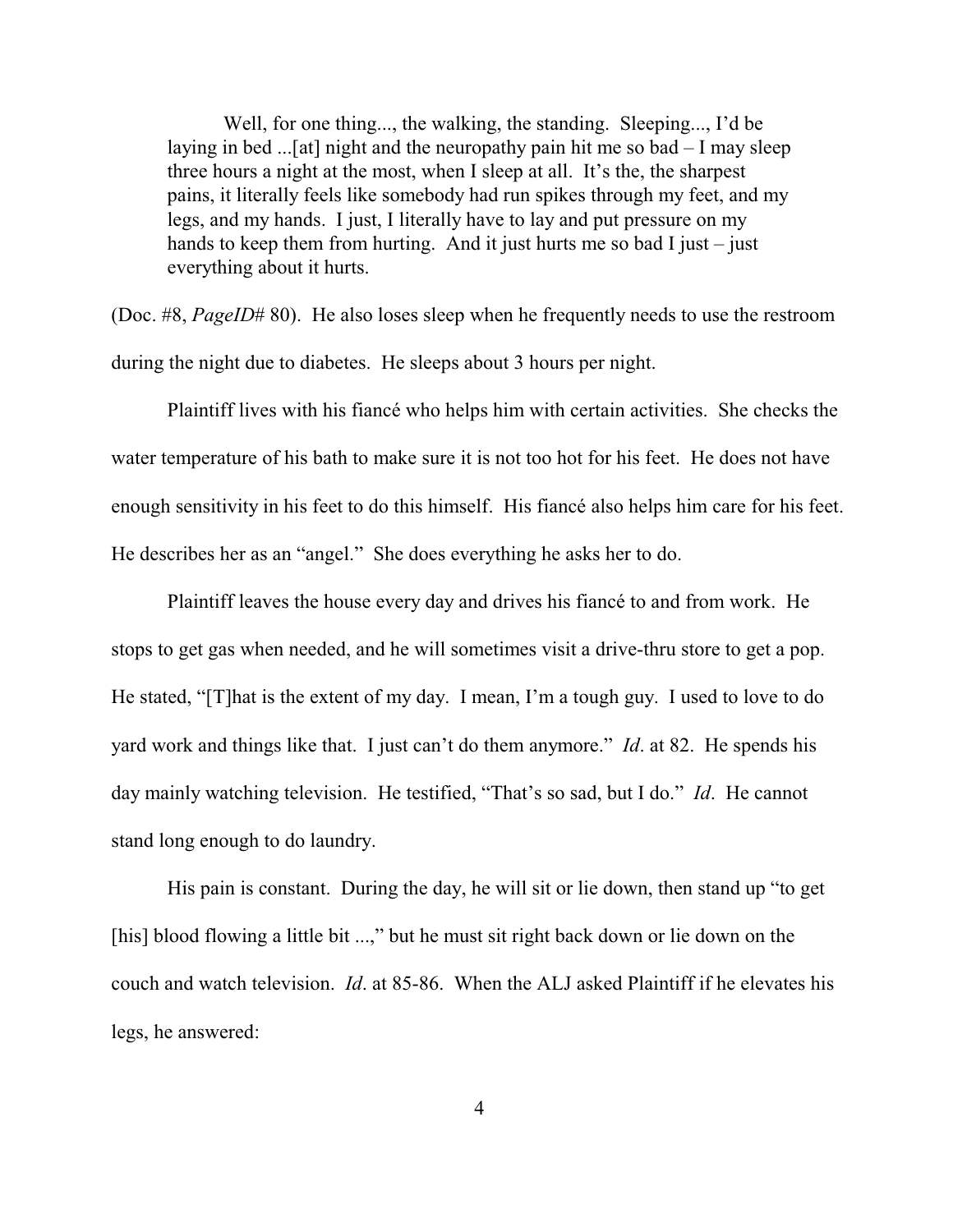I'll put my legs up under the table until the backs of my heels and stuff start hurting so bad, and then I'll put my feet down onto the floor, and – it's so hard to explain, but sometimes when I go to lift my legs up, if I've got my legs crossed, they're just so dead and hurt so bad that I don't know which leg is on top to move first ....

(Doc. #8, *PageID*# 86).

# **B. Dr. Chang's Opinions**

In late January 2013, Plaintiff's treating physician Dr. Chang completed a form titled, "Diabetes Mellitus Medical Source Statement." *Id*. at 392-99. He noted Plaintiff's diagnoses as "DM [diabetes mellitus] – uncontrolled with neuropathy, Bipolar Disorder." He characterized Plaintiff's prognosis as "poor, as long as patient continues to be unable to support financially his medications & doctor's appointments." *Id*. at 392. His financial difficulties also prevented him from obtaining insulin and neuropathic analgesia, his prescribed treatments. Plaintiff's symptoms included difficulty walking, extremity pain and numbness, and hyper/hypoglycemic attacks.

Dr. Chang opined that Plaintiff can stand 5 to 10 minutes at a time, stand/walk 2 to 4 hours total, and sit 30 minutes at a time for a total of 4 hours during an 8 hour workday. *Id*. at 394-95. He must walk around every 30 minutes for 5 to 10 minutes at a time, and he needs the opportunity to shift positions at will from sitting or standing/walking. He will need unscheduled rest breaks approximately every 30 minutes during an 8 hour work shift. *Id.* at 395. Dr. Chang identified diabetes with "neuropathy severe" as the medical findings that supported the above limitations. As for Plaintiff's postural limitations, Dr. Chang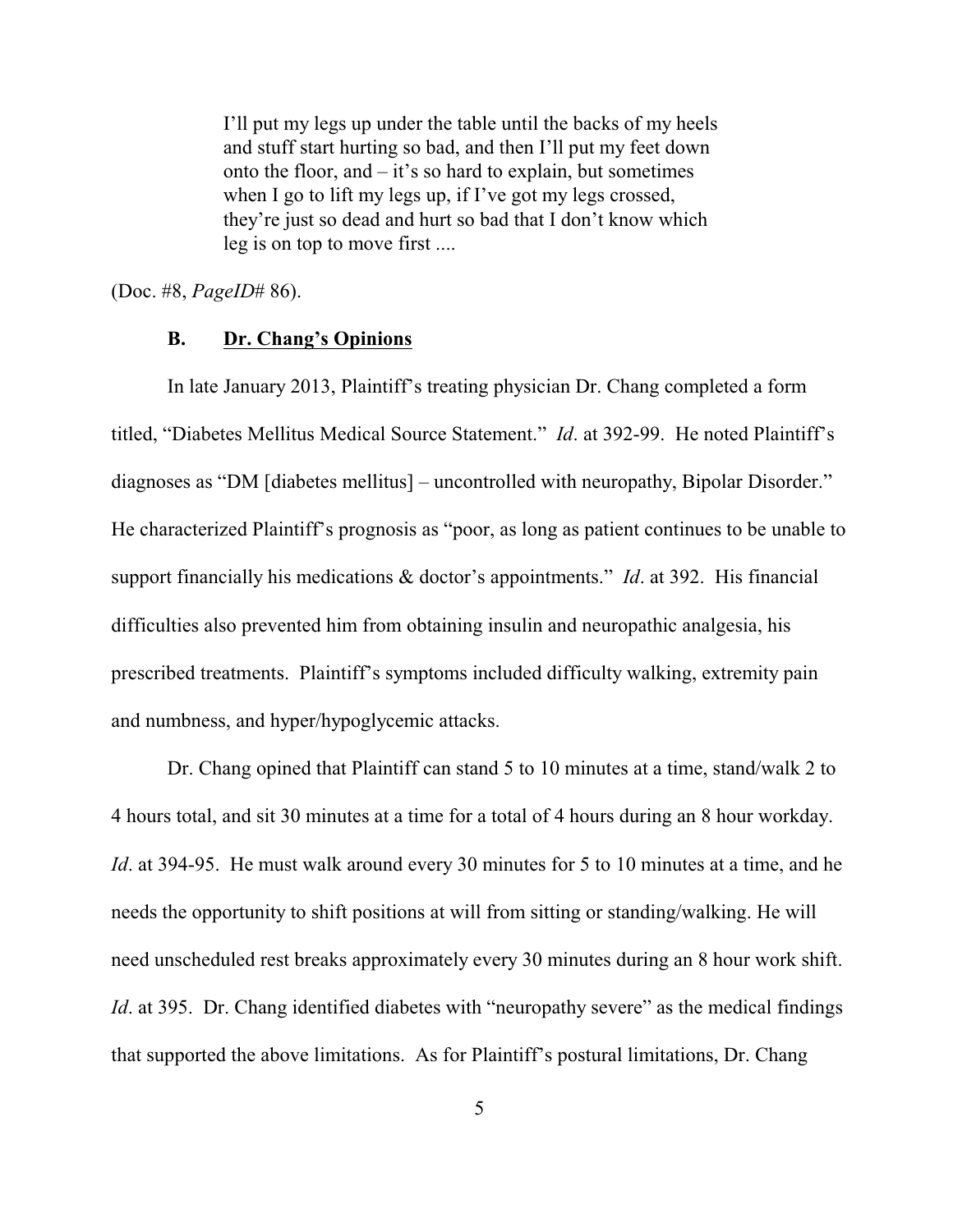opined that Plaintiff can occasionally stoop, crouch, and climb stairs but can never climb ladders. He can use his hands and fingers for grasping/turning/twisting and fine manipulation 20 percent of the time, his arms for reaching in front of his body 15% of the time, and for reaching overhead 10% of the time. The medical findings supporting these postural limitation were, again, "diabetic neuropathy, severe." (Doc. #8, *PageID* at 395. Dr. Chang further explained that diabetic lab testing and very poorly controlled A1C. *Id*. at 396. Dr. Chain explained that Plaintiff's "main problem is poor pain control & severe neuropathy/neuropathic pain from uncontrolled diabetes." *Id*. According to Dr. Chang's estimate, Plaintiff would miss about 3 to 5 days of work per month due to his impairments or treatment. *Id*. at 399.

The administrative record contains additional medical records and medical source opinions. A detailed description of those records and opinions is unnecessary because the undersigned has reviewed the entire administrative record and because the ALJ's decisions accurately identified the relevant records with citations to evidence.

#### **III. The "Disability" Requirement and Judicial Review**

The Social Security Administration provides Supplemental Security Income to indigent individuals subject to several eligibility requirements. Chief among these requires an applicant to be a "disabled individual." 42 U.S.C. § 1381a; *see Bowen v. City of New York*, 476 U.S. 467, 470 (1986). The phrase "disabled individual" – as defined by the Social Security Act – has specialized meaning of limited scope. It encompasses "any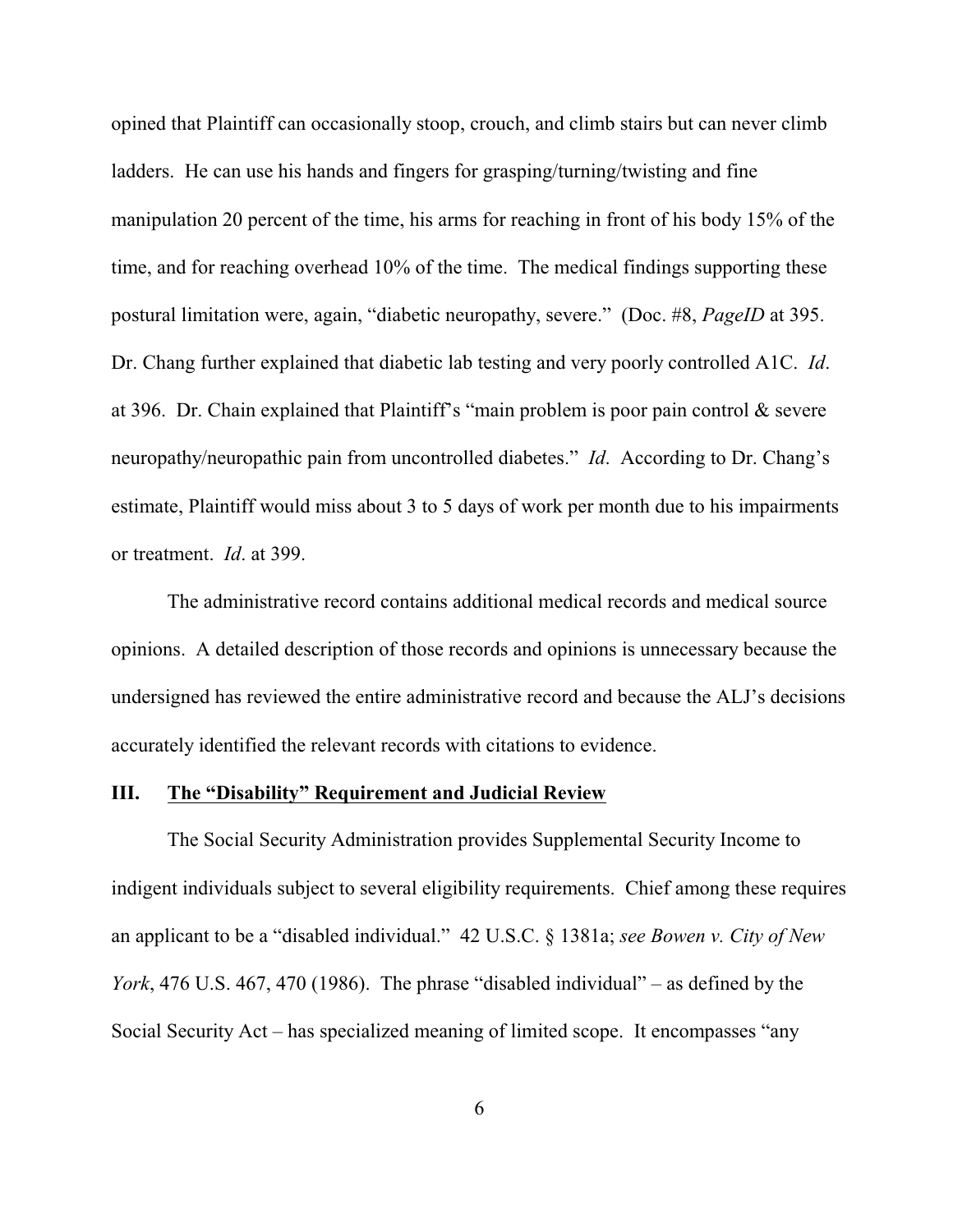medically determinable physical or mental impairment" that precludes an applicant from performing a significant paid job – *i.e.,* "substantial gainful activity," in Social Security lexicon.<sup>2</sup> 42 U.S.C. § 1382c(a)(3)(A); *see Bowen*, 476 U.S. at 469-70.

Judicial review of an ALJ's non-disability decision proceeds along two lines: "whether the ALJ applied the correct legal standards and whether the findings of the ALJ are supported by substantial evidence." *Blakley v. Comm'r of Soc. Sec.*, 581 F.3d 399, 406 (6th Cir. 2009); *see Bowen v. Comm'r of Soc. Sec*., 478 F.3d 742, 745-46 (6th Cir. 2007). Review for substantial evidence is not driven by whether the Court agrees or disagrees with the ALJ's factual findings or by whether the administrative record contains evidence contrary to those factual findings. *Gentry v. Comm'r of Soc. Sec.*, 741 F.3d 708, 722 (6th Cir. 2014); *Rogers v. Comm'r of Soc. Sec.*, 486 F.3d 234, 241 (6th Cir. 2007). Instead, the ALJ's factual findings are upheld if the substantial-evidence standard is met – that is, "if a 'reasonable mind might accept the relevant evidence as adequate to support a conclusion.'" *Blakley*, 581 F.3d at 407 (quoting *Warner v. Comm'r of Soc. Sec.*, 375 F.3d 387, 390 (6th Cir. 2004)). Substantial evidence consists of "more than a scintilla of evidence but less than a preponderance . . . " *Rogers*, 486 F.3d at 241; *see Gentry*, 741 F.3d at 722.

The other line of judicial inquiry – reviewing the correctness of the ALJ's legal criteria – may result in reversal even when the record contains substantial evidence

 $2 \text{ In addition, the impairment must be one "which can be expected to result in death or which has}$ lasted or can be expected to last for a continuous period of not less than twelve months." 42 U.S.C. §  $1382c(a)(3)(A)$ .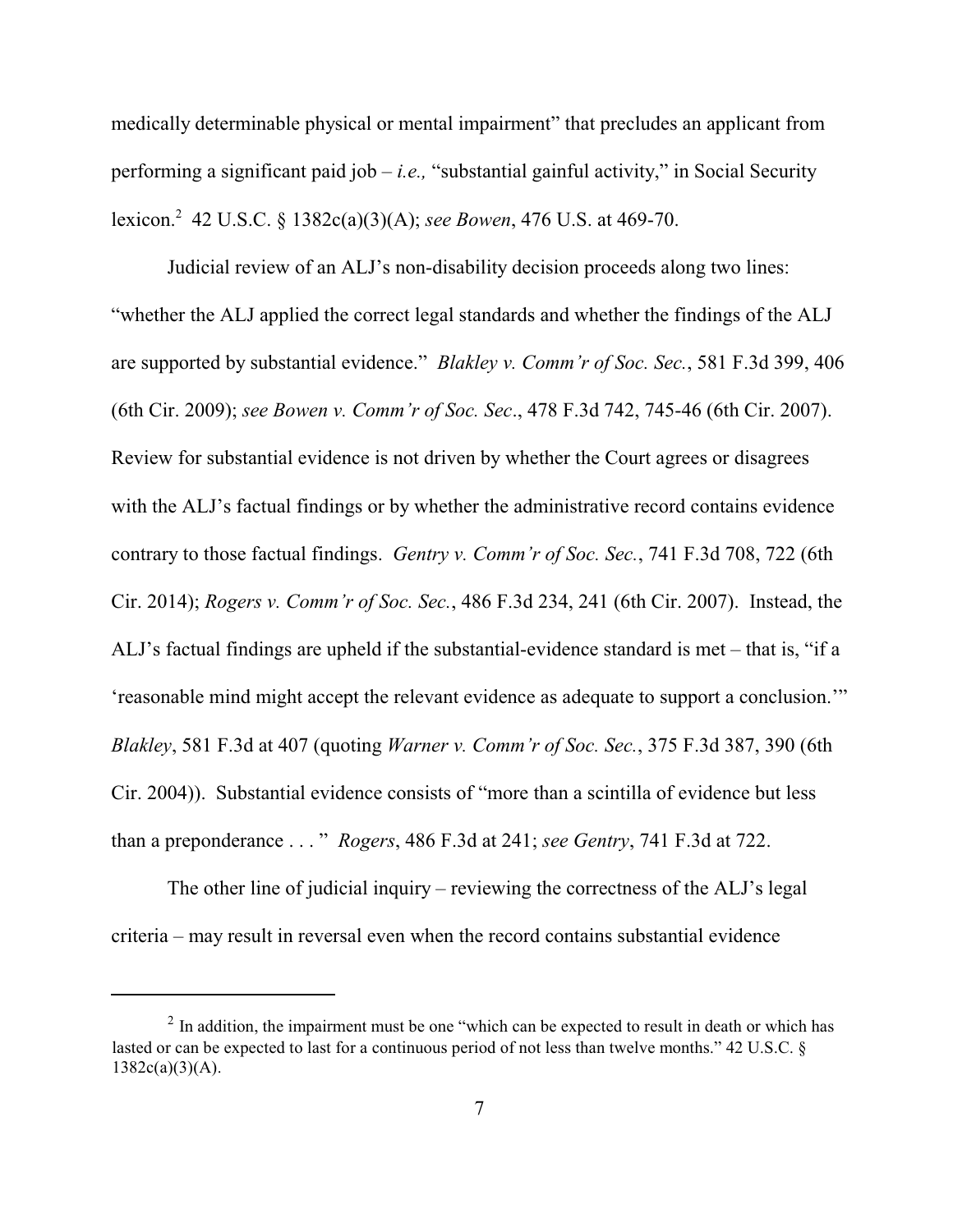supporting the ALJ's factual findings. *Rabbers v. Comm'r of Soc. Sec.*, 582 F.3d 647, 651 (6th Cir. 2009); *see Bowen*, 478 F.3d at 746. "[E]ven if supported by substantial evidence, 'a decision of the Commissioner will not be upheld where the SSA fails to follow its own regulations and where that error prejudices a claimant on the merits or deprives the claimant of a substantial right.'" *Rabbers*, 582 F.3d at 651 (quoting in part *Bowen*, 478 F.3d at 746, and citing *Wilson v. Comm'r of Soc. Sec.*, 378 F.3d 541, 546-47 (6th Cir. 2004)).

#### **IV. ALJ Dillon's Decision**

To determine if an applicant for Supplemental Security Income is under a benefitsqualifying disability, the Social Security Administration employs a 5-step sequential evaluation. *See* 20 C.F.R. §416.920(a)(4); *see also Colvin v. Barnhart*, 475 F.3d 727, 730 (6th Cir. 2007). Boiled down to its core, the evaluation asks:

- 1. Has the applicant been paid to work recently? If not,
- 2. Does the applicant have at least one severe impairment? If so,
- 3. Do the applicant's health problems automatically qualify him or her for disability benefits under the Commissioner's Listing of Impairments? If not,
- 4. What is his/her residual functional capacity *i.e*., the most the applicant can do on the job despite his/her impairments? And, given these abilities, can the applicant perform his/her past relevant work? If not,
- 5. Are there a significant number of jobs available that the applicant can do?

*See* 20 C.F.R. §416.920(a)(4); *see also Bowen,* 476 U.S. at 470-71; *Gayheart v. Comm'r of Soc. Sec.*, 710 F3d at 374-75.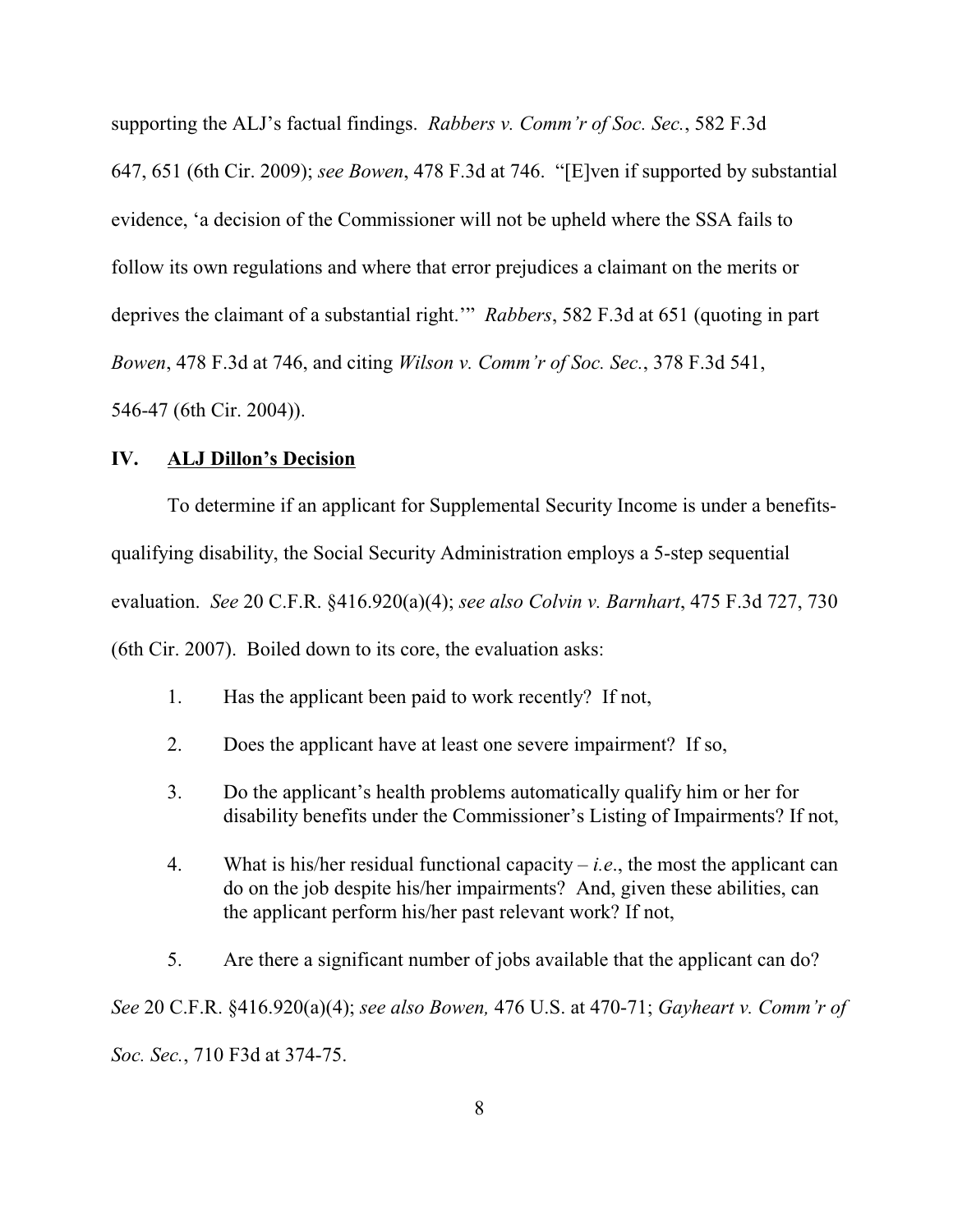ALJ Dillon began his sequential evaluation by answering Step 1 – no recent paid work; Step  $2 - y$ es, including diabetes mellitus with neuropathy; and Step  $3 -$  no listinglevel impairment.

ALJ Dillon then turned to Step 4 and assessed Plaintiff's residual functional capacity, or the most he can do in a work setting despite his limitations. ALJ Dillon concluded:

The claimant retains the residual functional capacity for work that involves lifting no more than 20 pounds at a time with frequent lifting or carrying of objects weighing up to 10 pounds; pushing or pulling similar amounts; standing, walking, and sitting for 6 hours each; no foot pedal operation; no more than frequent handling and fingering; no more than occasional exposure to environmental extremes, such as dust, gas, fumes, heat, cold, humidity; no more than occasional interaction with supervisors, coworkers, and the public; and no more than simple, routine, repetitive tasks.

(Doc. #12, *PageID*# 594). With this in mind, the ALJ found that Plaintiff could not

perform his past relevant work as an automobile mechanic.

At step 5 of the sequential evaluation, ALJ Dillon found that given Plaintiff's age, education, work experience, and residual functional capacity, a significant number of jobs exist in the national economy that he could perform. This led to ALJ Dillon's ultimate conclusion that Plaintiff was not under a benefits-qualifying disability.

# **V. Discussion**

Plaintiff contends that the substantial evidence does not support the ALJ's evaluation of treating physician Dr. Chang's opinions and the ALJ's evaluation was inconsistent with the primary significance the Social Security Administration places on the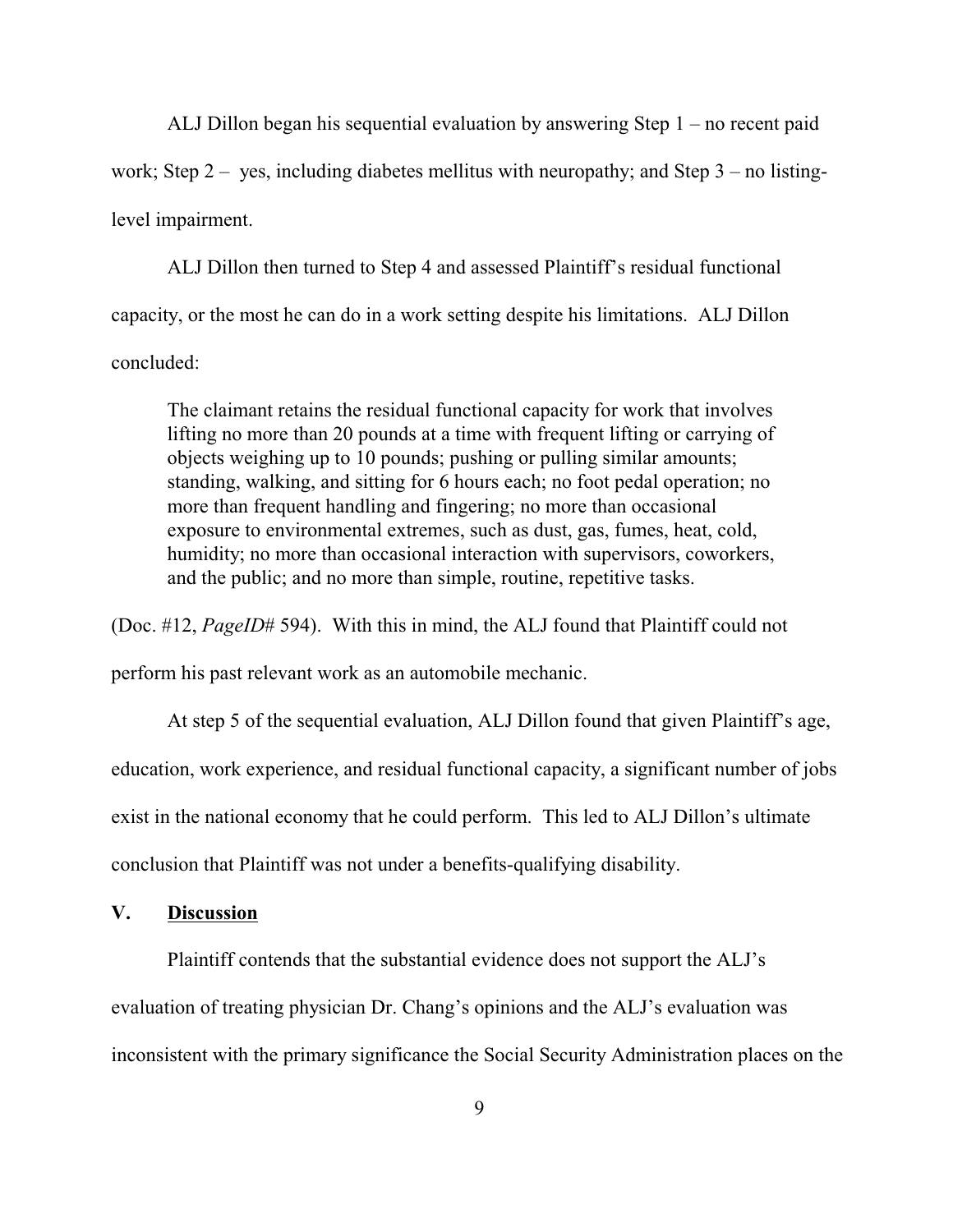opinions of treating physician, particularly in its regulations. The Commissioner maintains that the ALJ properly found that Dr. Chang's opinions were entitled to little weight because his "extreme conclusions ... were inconsistent with other evidence in the record, including his own treatment notes." (Doc. #11, *PageID*# 578).

Social security regulations recognize several different types of medical sources: treating physicians and psychologists, nontreating yet examining physicians and psychologists, and nontreating/record-reviewing physicians and psychologists. *Gayheart v. Comm'r Social Sec*., 710 F.3d 365, 375 (6th Cir. 2013).

As a general matter, an opinion from a medical source who has examined a claimant is given more weight than that from a source who has not performed an examination (a "nonexamining source"), and an opinion from a medical source who regularly treats the claimant (a "treating source") is afforded more weight than that from a source who has examined the claimant but does not have an ongoing treatment relationship (a "nontreating source"). In other words, "[t]he regulations provide progressively more rigorous tests for weighing opinions as the ties between the source of the opinion and the individual become weaker." Soc. Sec. Rul. No. 96–6p, 1996 WL 374180, at \*2 (Soc. Sec. Admin. July 2, 1996).

*Gayheart*, 710 F.3d at 375 (citations omitted).<sup>3</sup> To effect this hierarchy, the Regulations

adopt the treating physician rule. The rule is straightforward:

Treating-source opinions must be given "controlling weight" if two conditions are met: (1) the opinion is "well supported by medically acceptable clinical and laboratory diagnostic techniques" and (2) the opinion "is not inconsistent with other substantial evidence in [a claimant's] case record."

 $3$  The Social Security Administration has re-lettered 20 C.F.R. §416.927 without altering the treating physician rule or other legal standards The re-lettered version applies to decisions, like ALJ Motta's, that issued on or after April 1, 2012.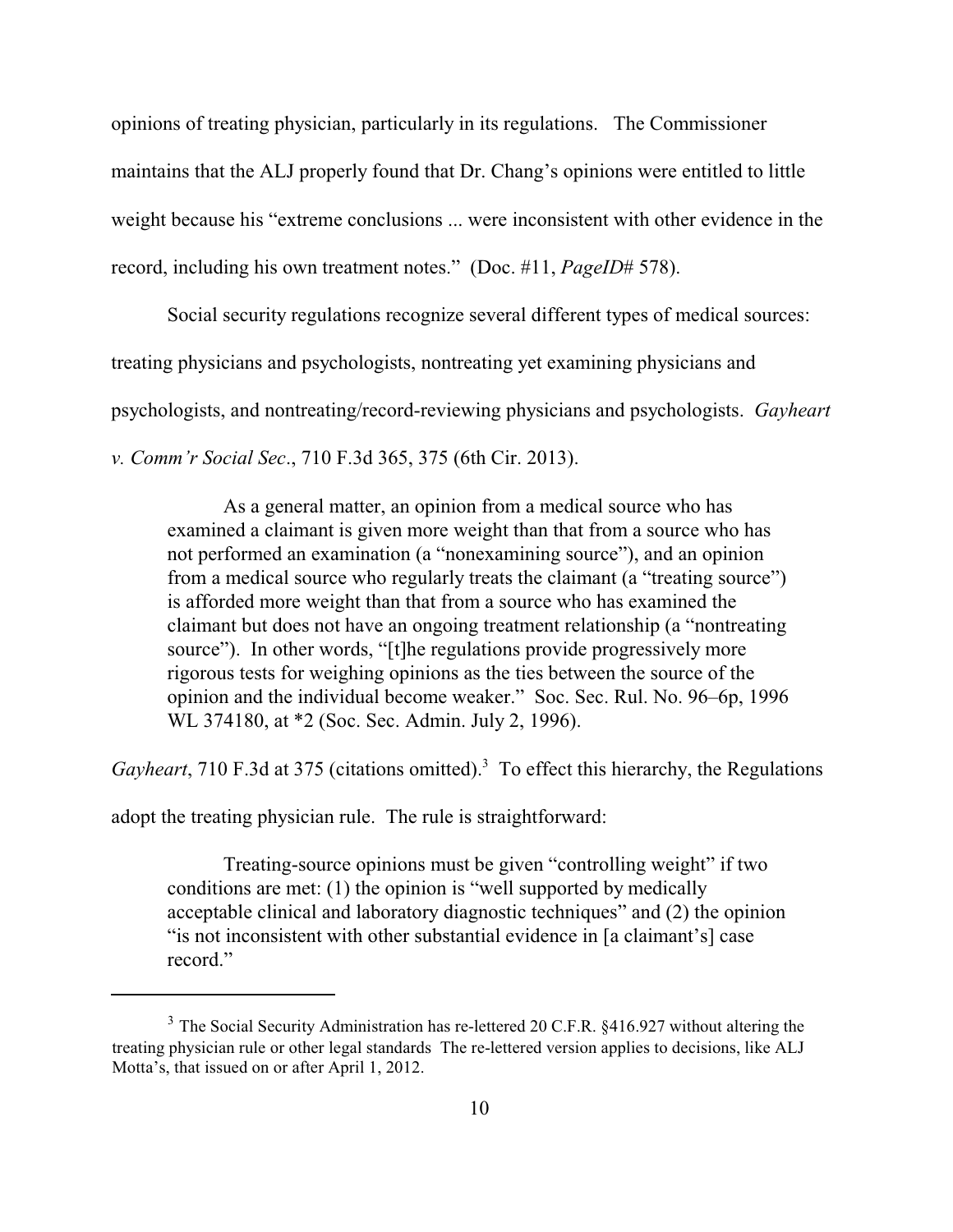*Gayheart*, 710 F.3d at 376 (citation omitted); *see Gentry*, 741 F.3d at 723. If both conditions do not exist, the ALJ's review must continue:

When the treating physician's opinion is not controlling, the ALJ, in determining how much weight is appropriate, must consider a host of factors, including the length, frequency, nature, and extent of the treatment relationship; the supportability and consistency of the physician's conclusions; the specialization of the physician; and any other relevant factors.

*Rogers*, 486 F.3d at 242 (citing *Wilson*, 378 F.3d at 544).

The regulations also require ALJs to provide "good reasons" for the weight placed upon a treating source's opinions. *Wilson*, 378 F.3d at 544. This mandatory "good reasons" requirement is satisfied when the ALJ provides "specific reasons for the weight placed on a treating source's medical opinions." *Id*. (quoting Soc. Sec. Rul. 96-2p, 1996 WL 374188 at  $*5$  (1996)). The goal is to make clear to any subsequent reviewer the weight given and the reasons for that weight. *Id*. Substantial evidence must support the reasons provided by the ALJ. *Id*.

In the present case, ALJ Dillon placed no deferential weight on Dr. Chang's opinions under the treating physician rule and, instead, placed "little weight" on Dr. Chang's opinions. The ALJ first observed that the record showed only 5 visits with Dr. Chang since March 2012. Although this number is accurate, those visits occurred between March 2012 and late January 2013. Consequently, the length of this treatment period was 10 months and the frequency of visits was once every 2 months. The ALJ was silent about the latter fact, which Plaintiff correctly characterizes as an "impressive amount of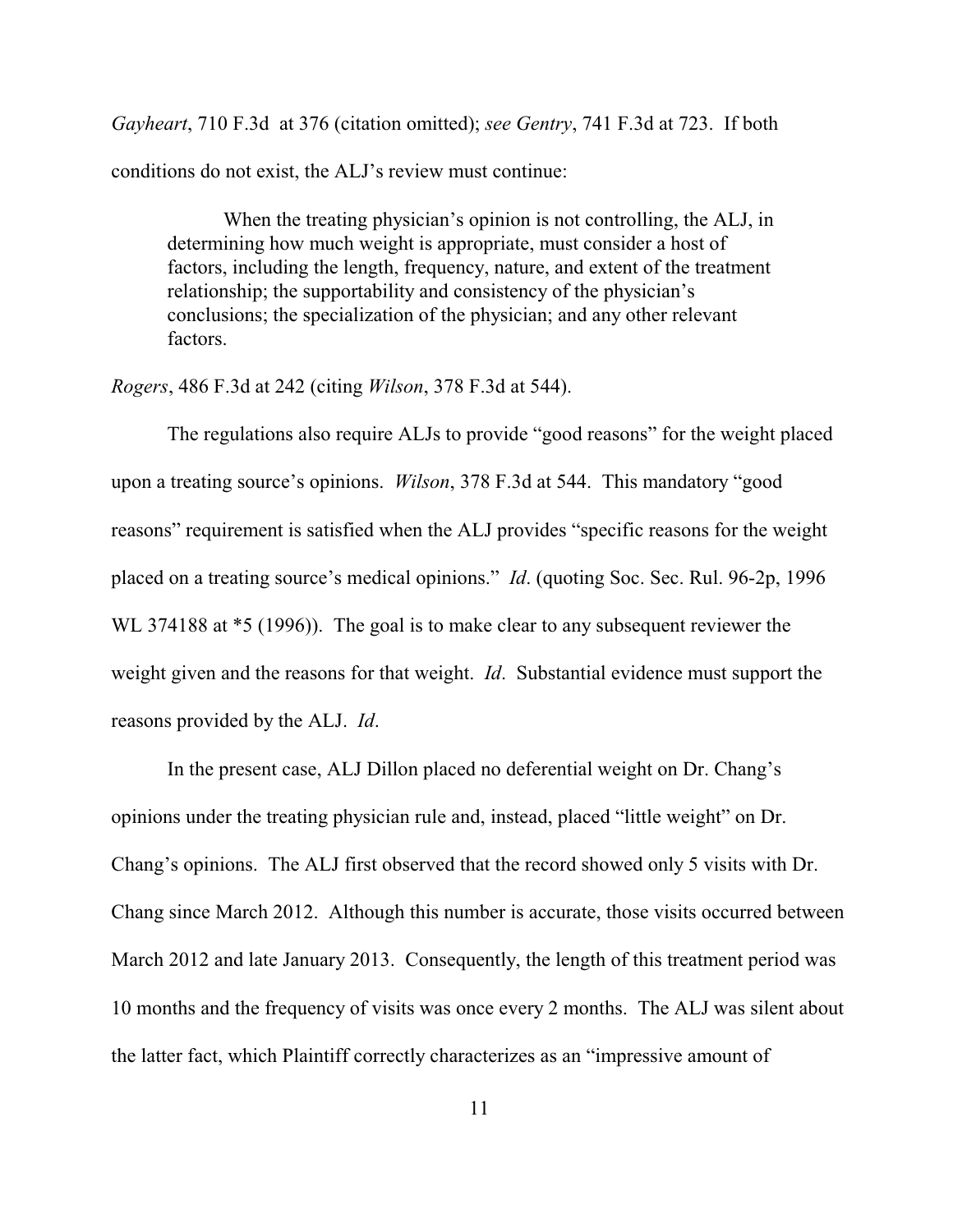treatment." *See* Doc. #9, *PageID*# 560 (emphasis omitted). Even more to the point, by looking only at the number of visits rather than considering the high frequency and concomitant impressive amount of treatment these visits involved, the ALJ erred by overlooking evidence that favored the conclusion that Dr. Chang had a more complete and accurate picture of Plaintiff's health problems and limitations than any other medical source of record. *Loza v. Apfel*, 219 F.3d 378, 393 (5th Cir. 2000) ("ALJ must consider all the record evidence and cannot 'pick and choose' only the evidence that supports his position."); *see Minor v. Comm'r of Soc. Sec*., 513 Fed. App'x 417, 435 (6th Cir. 2013) (reversing where the ALJ "cherry-picked select portions of the record" rather than doing a proper analysis); *Germany–Johnson v. Comm'r of Soc. Sec*., 313 Fed. App'x 771, 777 (6th Cir.2008) (finding error where the ALJ was "selective in parsing the various medical reports").

Two other physicians upon whom the ALJ relied were Dr. Das and Dr. Teague. They considered much less information than Dr. Chang because they reviewed the record for the Ohio Bureau of Disability Determinations on December 21, 2011 and June 18, 2012, respectively. Their reviews thus occurred well before much of Dr. Chang's treatment and well before he provided his opinions in January 2013. The ALJ did not consider this limited picture of Plaintiff's health problems that Drs. Das and Teague had when compared to the more complete and longitudinal picture provided to Dr. Chang by Plaintiff's frequent office visits and past medical records.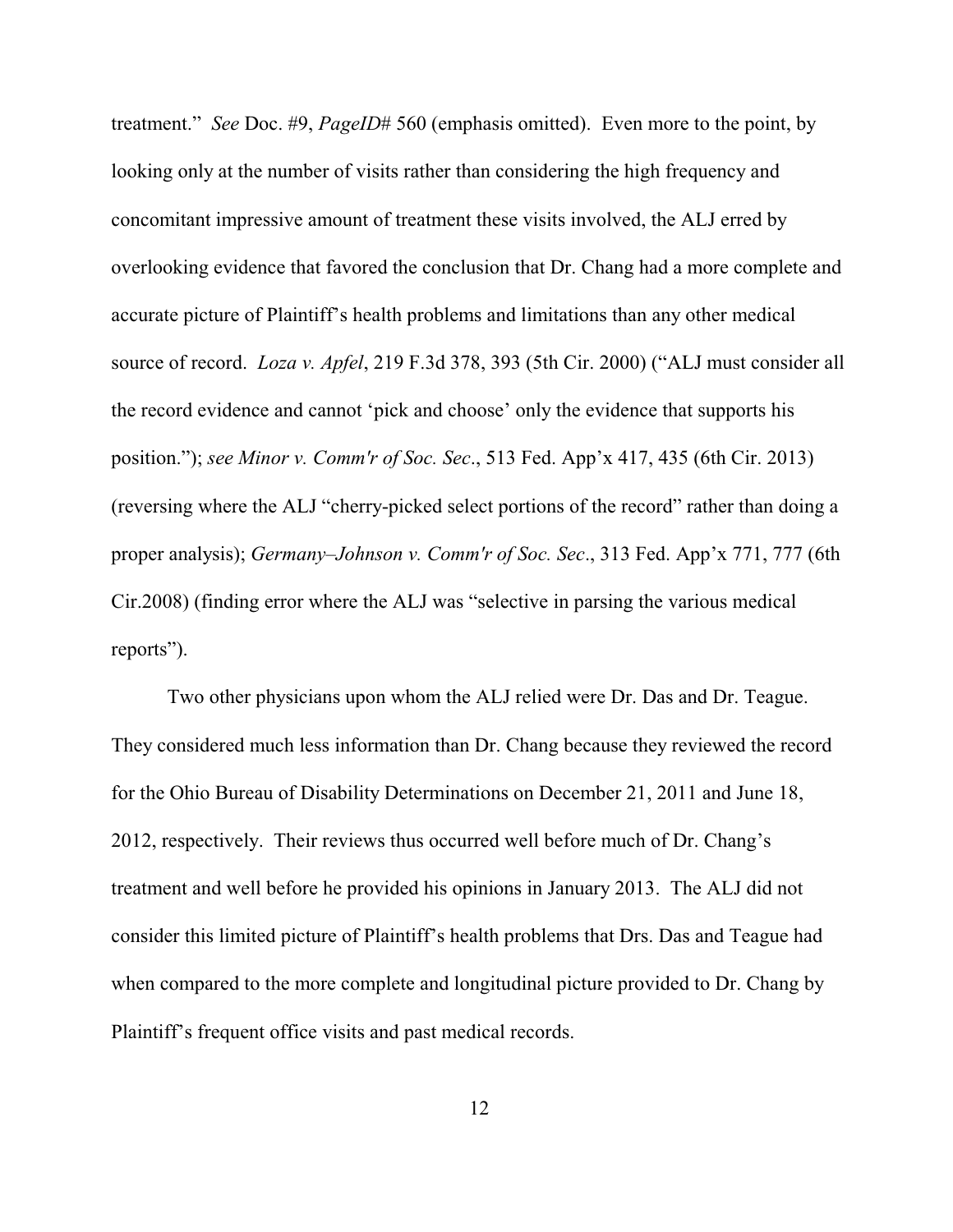ALJ Dillon next concluded that Dr. Chang's opinions were "unsupported by objective signs and findings in the preponderance of the record." (Doc. #12, *PageID*#600). The ALJ explained:

[T]he primary care progress notes, as well as the hospital treatment notes, generally show only some tenderness to palpation, decreased sensation, and sensitivity to touch in the lower extremities. The limitations suggested by Dr. Chang are out of proportion with these findings, and...., I find that the limitation to a reduced range of light work adequately accounts for the claimant's diabetes, neuropathy, and respiratory condition....

*Id.* Substantial evidence does not support this reason for discounting Dr. Chang's opinions. Dr. Chang's treatment notes on May 23, 2012 document that Plaintiff had "[n]o sensation below knee for light touch  $\&$  pin prick. Exquisite sensitivity in bilateral feet to light touch. \* These findings ... have been stable since last visit." *Id*. at 367. Dr. Chang's treatment notes document the same findings on September 12, 2012. *Id*. at 363. These are the objective signs and symptoms of neuropathy caused by Type II diabetes. *See* http://www.mayoclinic.org (Search for: diabetic neuropathy symptoms). Plaintiff, moreover, testified that his symptoms are often more severe during the night, as is often the case with peripheral neuropathy caused by Type II diabetes. *See id*.

The ALJ is factually correct to recognize that treatment notes document some tenderness to palpation, decreased sensation, and sensitivity to touch in the lower extremities. But the ALJ incorrectly minimized this by finding "only some..." tenderness to palpation, etc., then essentially finding that the symptoms were not severe enough to support Dr. Chang's opinions. These symptoms, however, are typical of patients with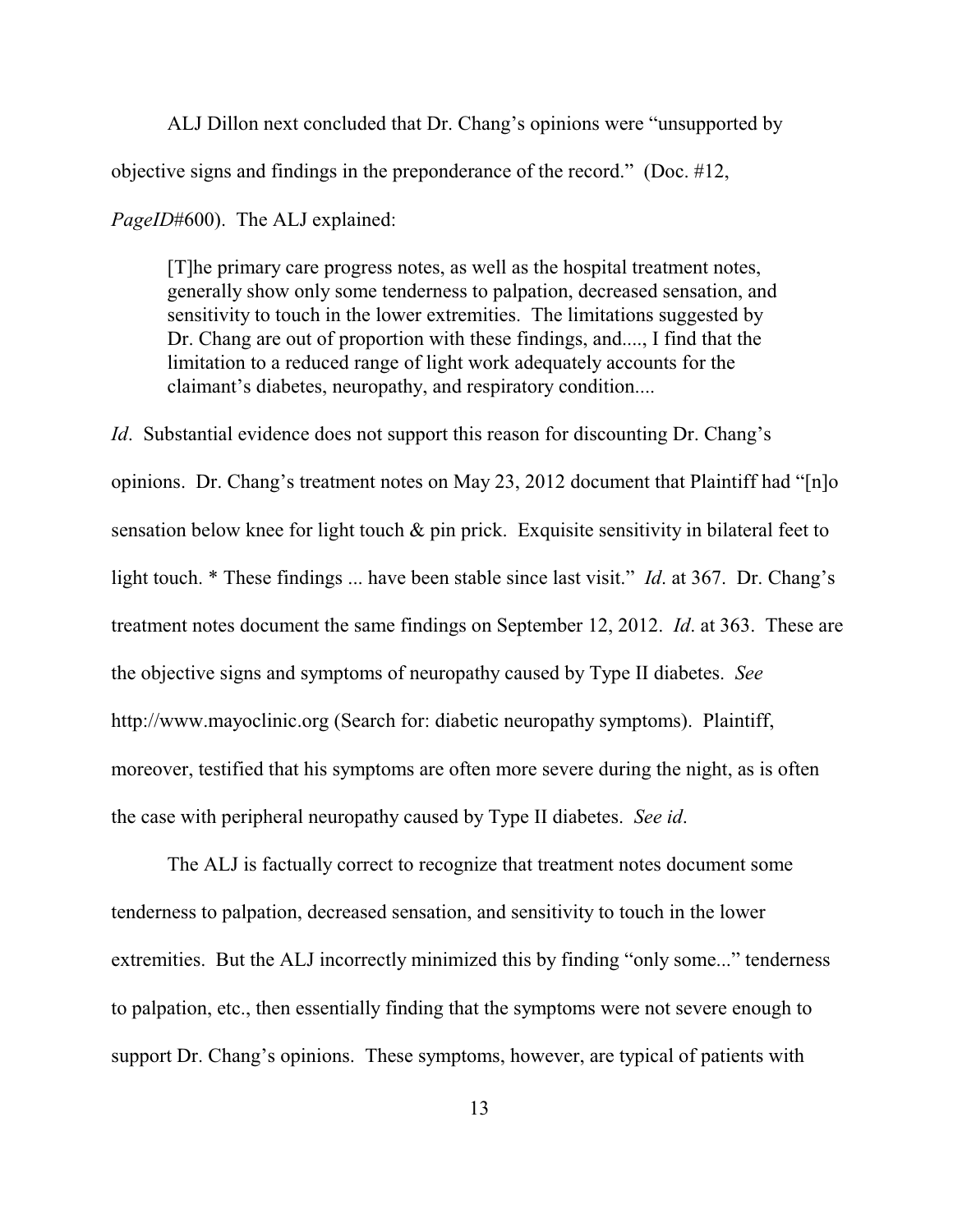diabetic neuropathy and, in the present case, cannot be reasonably read as contrary to Dr. Chang's opinions.

The evidence the ALJ points to is not as damning to Dr. Chang's opinions as the ALJ found. For example, the ALJ noted that during Plaintiff's hospitalization for chest pain in July 2010, "an examination of the extremities showed no edema or other abnormalities, and a neurological exam showed no weakness." (Doc. #12, *PageID#* 596 (citing Exhibit 1F, pages 20-22 (*PageID*#s 289-90)). One problem here is that edema is not a sign or symptom of neuropathy. *See* http://www.mayoclinic.org (Search for: diabetic neuropathy symptoms); *see also*, TABER'S CYCLOPEDIC MEDICAL DICTIONARY, p. 1387 (19th ed. 2001). As a result, its absence does not conflict with Dr. Chang's opinions. Additionally, the ALJ's finding of "no ... other abnormalities" overlooks that physicians were performing a 14-point review of systems rather than a detailed neurological examination or an attempt to assess the existence and severity of Plaintiff's neuropathy. The reason, moreover, that Plaintiff was in the hospital at that time was chest pain. It is therefore not surprising that the focus of the examination was focused more on Plaintiff's cardiac symptoms and functioning and less on delving into detailed findings regarding his other "systems." *See id*. As to the lack of neurological weakness, this note as it appears in the medical record is too general for a non-medical layperson to reasonably understand that it as saying anything probative about the severity of Plaintiff's neuropathy symptoms.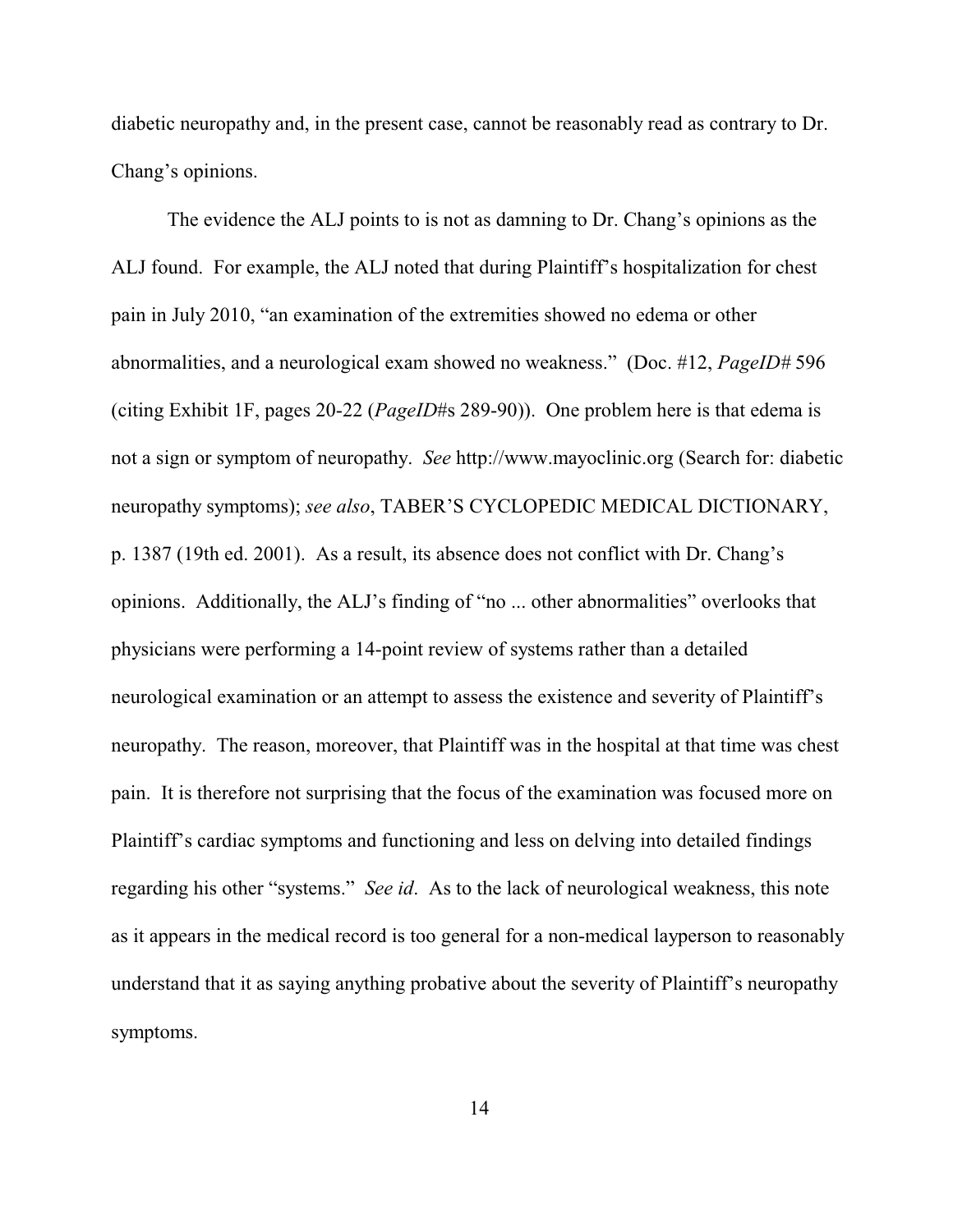The ALJ's decision continues in this manner by seeming to stretch certain limited aspects of Plaintiff's medical records to support the ALJ's non-disability conclusion. In the next paragraph, the ALJ states that a cardiac workup in June 2011 "showed no abnormalities ...." *Id*. at 596. This note is too general to be relevant to the severity of Plaintiff's neuropathy and related symptoms. The ALJ next states, "Although a neurological examination shows stocking distribution of the feet, there were no areas of focal weakness." *Id.* The medical records do not indicate the significance of "no areas of focal weakness," and the ALJ does not cite evidence in the record indicating that such a finding is contrary to Dr. Chang's opinions.

The ALJ also repeatedly referred to the fact that Plaintiff was not taking insulin. *Id*. The ALJ reported, for instance, that in July 2010, Plaintiff had not taken insulin in approximately six months, due to lack of insurance..."; in June 2011, Plaintiff "admitted to medication non-compliance for the past two months..."; in late July 2011, Plaintiff "had stopped taking diabetic medications provided for him at the recent [hospital] discharge, despite their 'availability on the \$4 medication lists at multiple pharmacies.'" *Id*. (brackets and citations omitted). None of these records indicate that Plaintiff was being disingenuous or uncooperative with physicians by not taking medications or insulin. The record, instead, shows that Plaintiff lacked health insurance and often did not have money to pay for insulin or medications or doctor visits. This appears, for example, in July 2010 records – "Patient states that he has not been on any medications in the past 6 months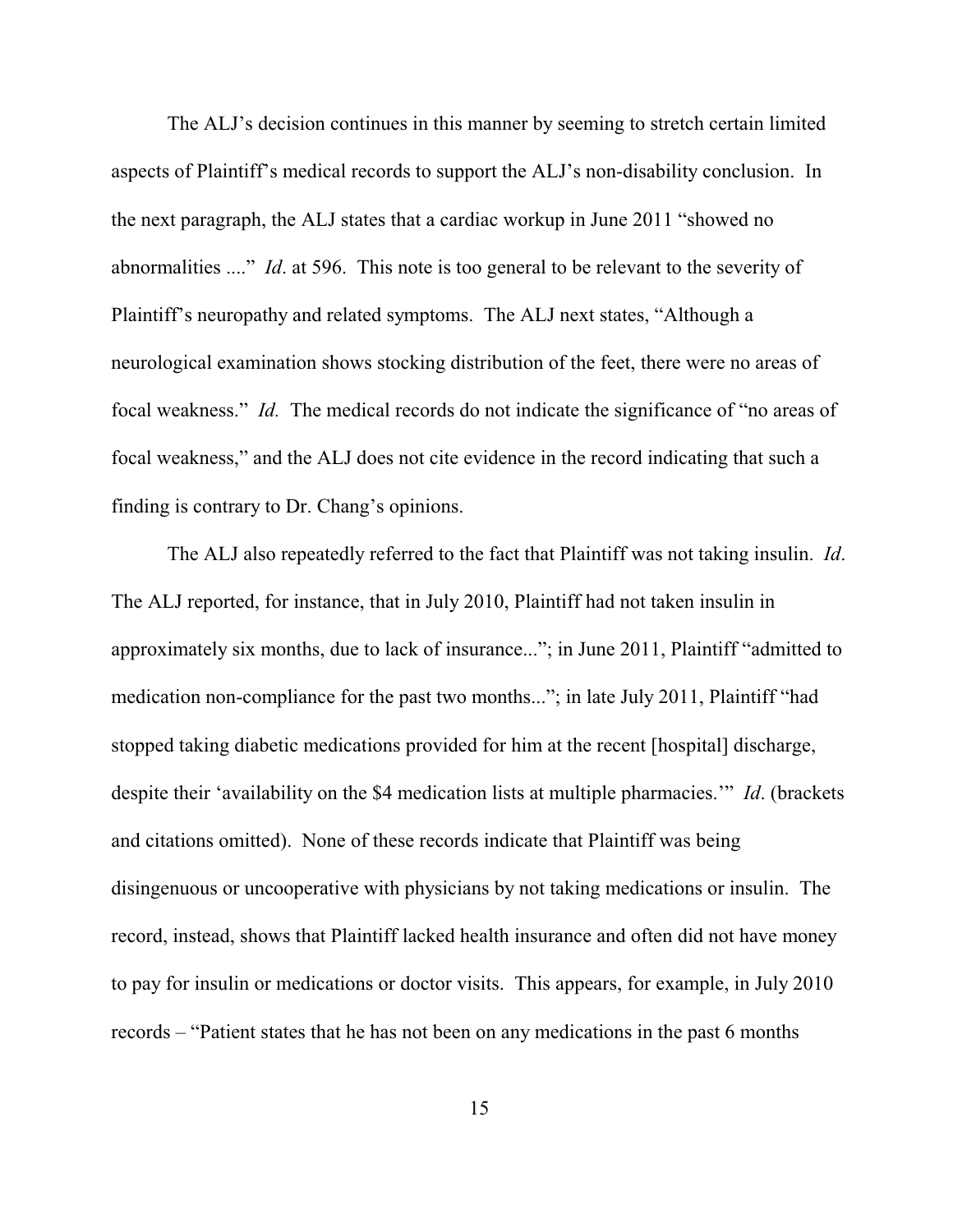secondary to no insurance...." *Id*. at 289. Dr. Weeks noted, in late July 2011, that Plaintiff had stopped taking the medication he received upon his hospital discharge "due to their costs despite their availability on the \$4 med[ication] lists at multiple pharmacies." (Doc. #8, *PageID*# 318). When read in context, Dr. Weeks was not suggesting that Plaintiff was being non-compliant or dishonest, as the ALJ apparently thought. Instead, Dr. Weeks was essentially reporting that the prescribed medications Plaintiff needed were too expensive for him to afford even though the cost was low. This is consistent with Dr. Chang's treatment notes stating, "Patient does have history of severe diabetic neuropathy that is poorly controlled, again due to financial burden." *Id*. at 355. And it is consistent with Dr. Chang's prognosis, which he rated as "poor, as long as patient continues to be unable to support financially his medications and doctors' appointments." *Id*. at 392.

The ALJ was skeptical of Plaintiff's need for a cane even though the ALJ acknowledged that Dr. Chang found it reasonable for Plaintiff to have a cane due to his balance issues and severe diabetic neuropathy. (Doc. #12, *PageID*# 597). The ALJ reasoned that Dr. Chang's opinion was "unsupported by the progress notes. In fact, Dr. Chang documented a relatively normal physical examination at that time." *Id*.

The ALJ relied on his own non-medical lay opinion in rejecting Dr. Chang's opinion about Plaintiff's need for a cane. The ALJ's description of Dr. Chang's examination results as "relatively normal," overlooks or ignores the fact that Dr. Chang found hypersensitivity in Plaintiff's feet and diminished or no sensation to light touch and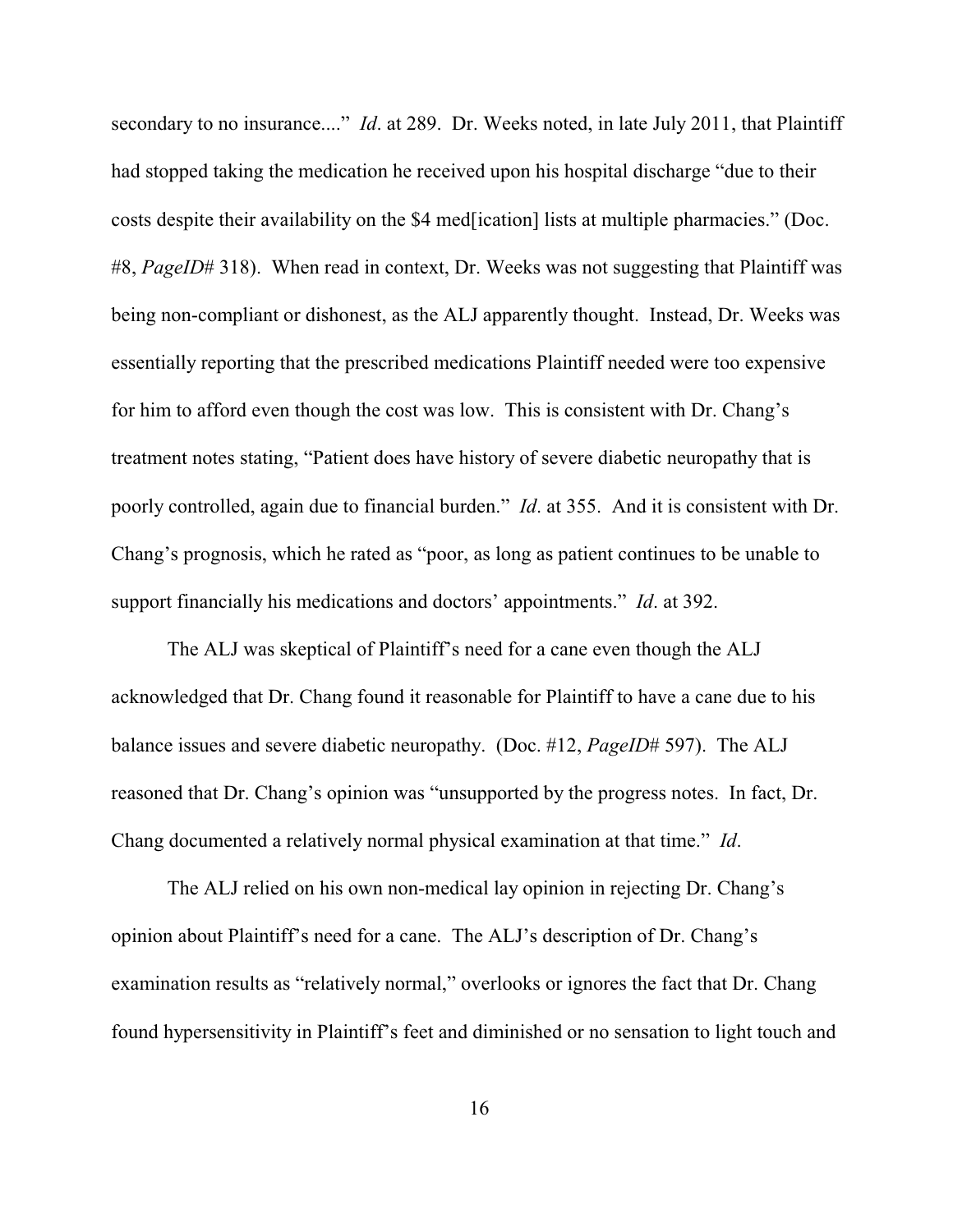pinprick along the bilateral lower extremities. These examination results were consistent with the previous hospital findings that revealed a stocking distribution in Plaintiff's feet. These findings support Dr. Chang's opinion that Plaintiff requires a cane to ambulate. There is also nothing in these examination findings to suggest that a cane is not necessary and no medical opinion disagreeing with Dr. Chang's opinion about the help a cane will provide Plaintiff. Instead, on November 16, 2012, Dr. DeRussy noted that he agreed with Dr. Chang's findings. (Doc. #8, *PageID*# 356). Dr. DeRussy also observed that Plaintiff "could be a fall risk," and Dr. DeRussy "[c]ertainly agree[s] that a cane would be useful to him if he is feeling unsteady ...." *Id*.

The Commissioner observes that Plaintiff requested a cane from Dr. Chang only after his attorney advised him to. Yet, Plaintiff explained during his testimony that he did not know how to get a cane. This is not surprising in light of Plaintiff's limited education. Assuming Plaintiff's attorney told him he needed a cane and instructed him to ask Dr. Chang for a cane, there was nothing facially nefarious about this instruction. Without evidence indicating that counsel's advice was given for an improper purpose, it is reasonable to concluded that the instruction grew from counsel's genuine concern about Plaintiff's health, especially in light of counsel's ethical duty of candor to the administrative tribunal. *See* Rule 3.3, Ohio R. Prof. Cond. And, it is within an attorney's professional ethical boundaries to make such a non-legal recommendation. *See* Ohio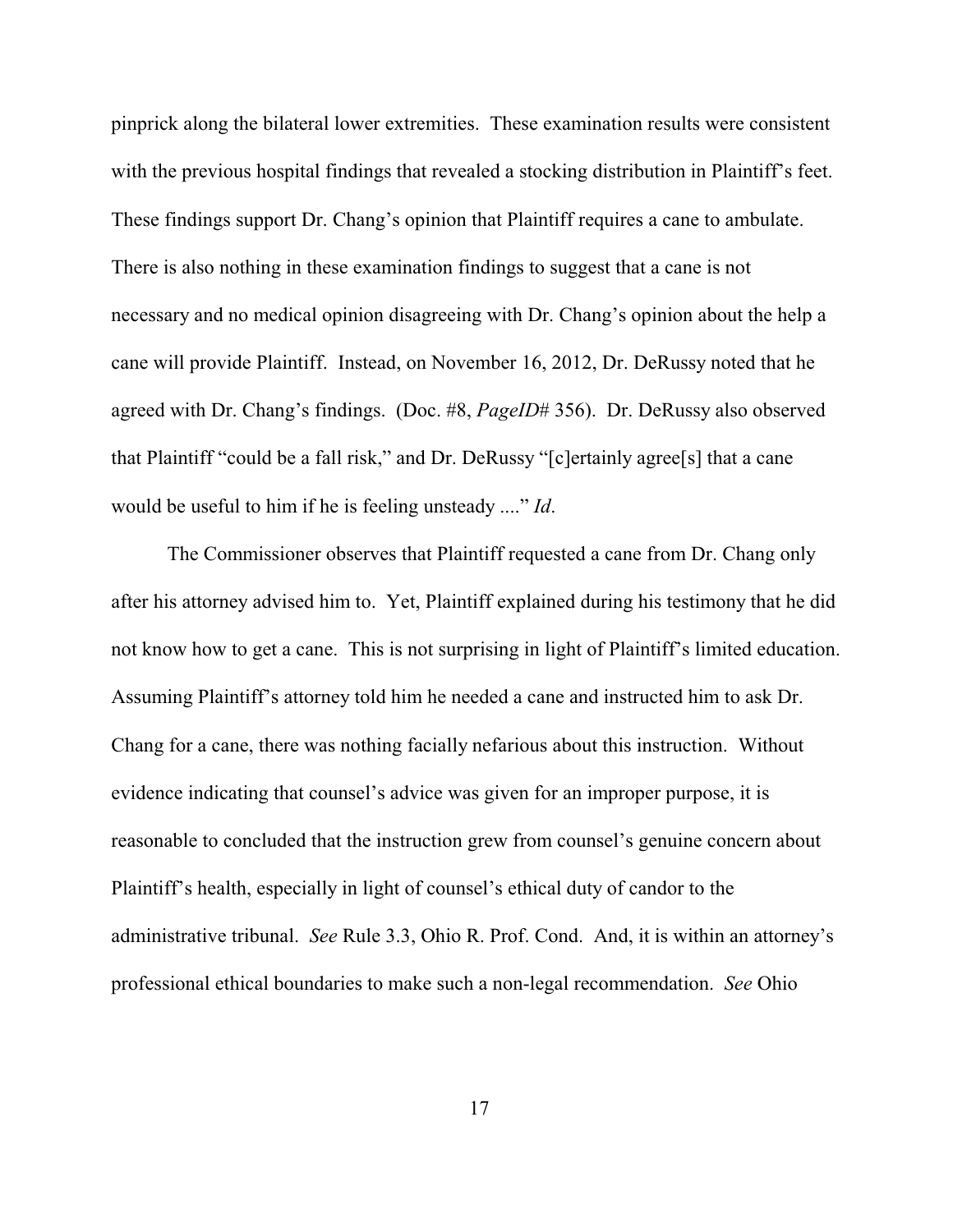Rules of Prof. Cond., Rule 2.1, comment  $4<sup>4</sup>$ . This is especially true here where it turns out that at least two physicians, Dr. Chang and Dr. DeRussy, believed that Plaintiff's longexperienced symptoms of neuropathy places him at risk for falling and supports his need for a cane.

Accordingly, Plaintiff's Statement of Errors is well taken.

#### **VI. Remand For Benefits Is Warranted**

A remand is appropriate when the ALJ's decision is unsupported by substantial evidence or when the ALJ failed to follow the Administration's own regulations and that shortcoming prejudiced the plaintiff on the merits or deprived the plaintiff of a substantial right. *Bowen*, 478 F3d at 746. Remand may be warranted when the ALJ failed to provide "good reasons" for rejecting a treating medical source's opinions, *see Wilson v. Comm'r of Soc. Sec.*, 378 F.3d 541, 545-47 (6th Cir. 2004); failed to consider certain evidence, such as a treating source's opinions, *see Bowen*, 478 F3d at 747-50; failed to consider the combined effect of the plaintiff's impairments, *see Gentry*, 741 F.3d at 725-26; or failed to provide specific reasons supported by substantial evidence for finding the plaintiff to lack credibility, *Rogers*, 486 F.3d at 249.

Under sentence 4 of 42 U.S.C. §405(g), the Court has authority to affirm, modify, or reverse the Commissioner's decision "with or without remanding the cause for rehearing."

<sup>&</sup>lt;sup>4</sup> See, e.g., Ohio Rules of Prof. Cond., Rule 2.1, comment 4 ("Matters that go beyond strictly legal questions may also be in the domain of another profession.... Where consultation with a professional in another field is itself something a competent lawyer would recommend, the lawyer should make such a recommendation....").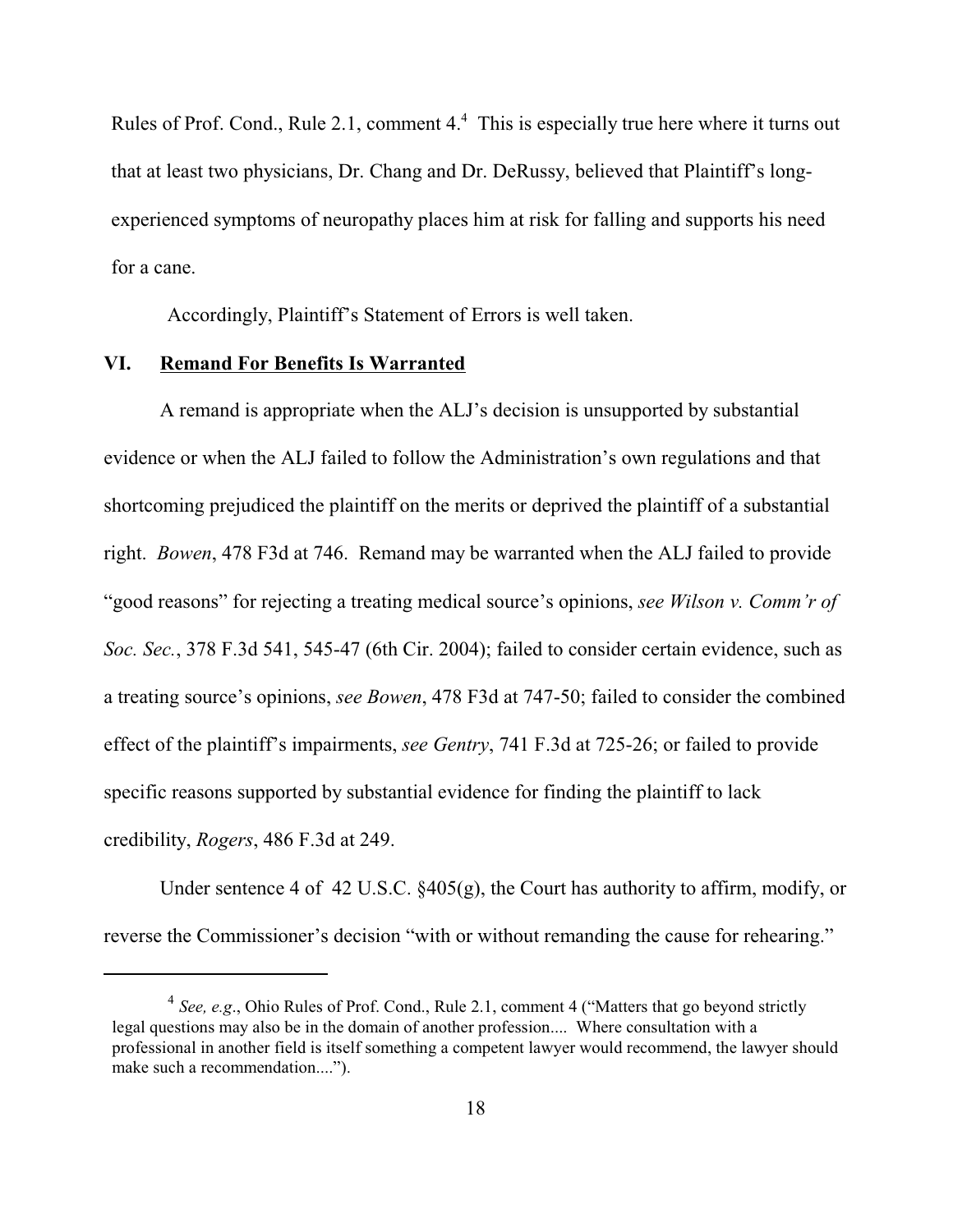*Melkonyan v. Sullivan*, 501 U.S. 89, 99 (1991). Consequently, a remand under sentence 4 may result in the need for further proceedings or an immediate award of benefits. *E.g., Blakley*, 581 F.3d at 410; *Felisky*, 35 F.3d at 1041. The latter is warranted where the evidence of disability is overwhelming or where the evidence of disability is strong while contrary evidence is weak. *Faucher v. Sec'y of Health & Humans Servs.*, 17 F.3d 171, 176 (6th Cir. 1994).

A reversal of the ALJ's decision and a judicial award of benefits are warranted in the present case because the evidence of disability is either overwhelming or strong while contrary evidence is weak. *See Faucher*, 17 F.3d at 176. There is no medical source opinion in the record contrary to the opinion of Dr. Chang regarding the impact Plaintiff's severe neuropathy and resulting symptoms have on his work abilities except for recordreviewers Drs. Das and Teague. They, however, did not have the benefit of Dr. Chang's opinions, and they lacked many of his treatment notes, when they reviewed the record for the Ohio Bureau of Disability Determinations. There is, moreover, no medical source opinion of record that is contrary to Dr. Chang's opinion – and at least one physician, Dr. DeRussy, who agreed with Dr. Chang – that Plaintiff's need for a cane was reasonable in light of his balance issues and danger of falling caused by diabetic neuropathy. This is dispositve – or as Plaintiff maintains – outcome determinative due to testimony by the vocational expert during Plaintiff's administrative hearing.

The ALJ formulated hypothetical questions based on the light-work abilities and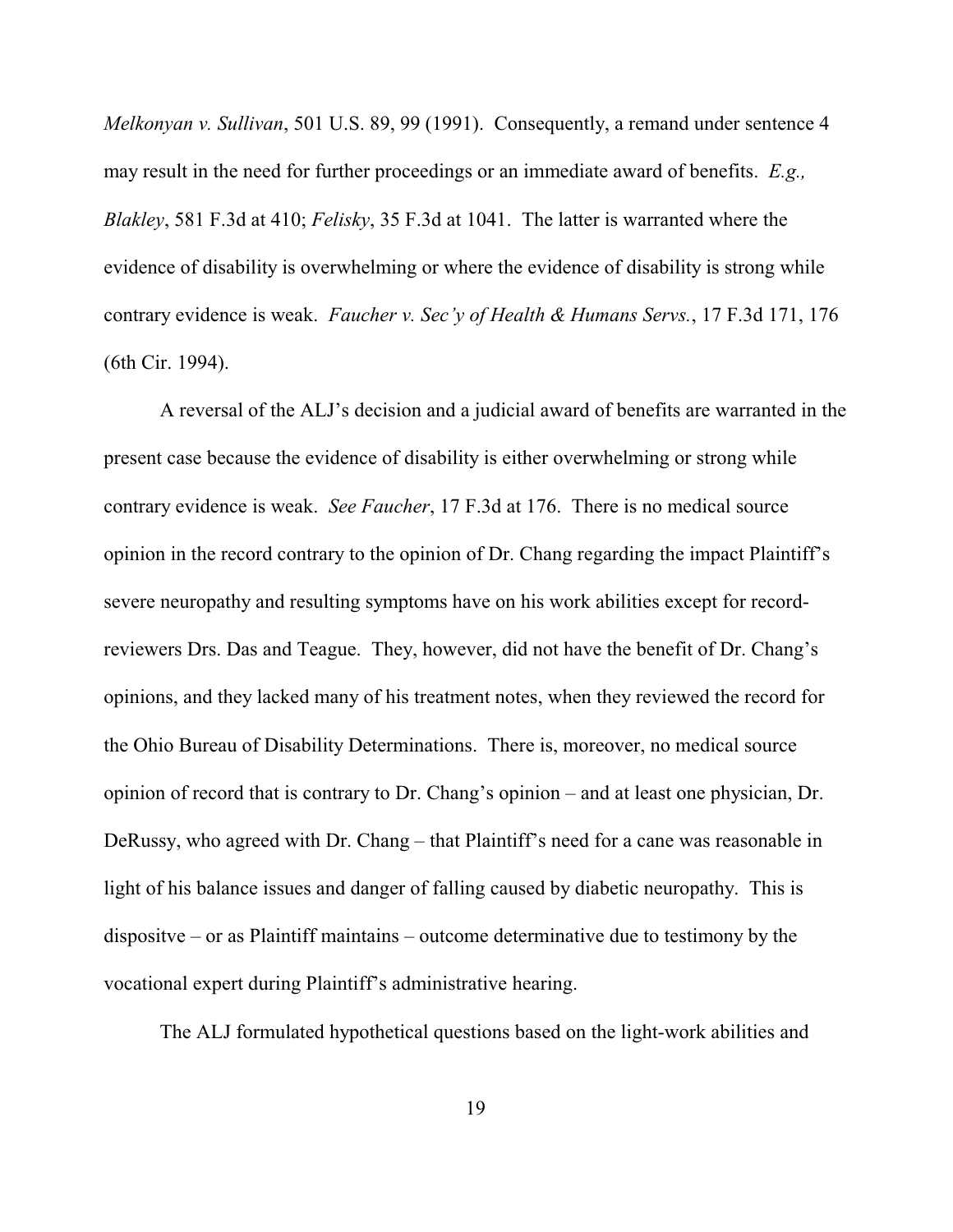limitations he identified in his assessment of Plaintiff's residual functional capacity. A hypothetical person with these limitations and abilities would be able to perform thousands of jobs available in the national economy, according to the vocational expert. (Doc. #8, *PageID*# 89-90). The ALJ then added a need for this hypothetical worker to use "an assistive device such as a cane, with either upper extremity, for all standing and walking ...." *Id.* at 91. The vocational expert testified that he could not identify any jobs that such a person could perform. Without a significant number of jobs available to someone with Plaintiff's work abilities and limitations, he is under a benefits-qualifying disability.

Accordingly, for the above reasons, Plaintiff's Statement of Errors is well taken.

### **IT IS THEREFORE RECOMMENDED THAT:**

- 1. The Commissioner's non-disability finding be vacated;
- 2. Plaintiff Michael Lawson's application for Supplemental Security Income protectively filed on July 28, 2011 be REMANDED to the Social Security Administration for payment of benefits consistent with the Social Security Act; and
- 3. The case be terminated on the docket of this Court.

October 21, 2015

s/Sharon L. Ovington

 Sharon L. Ovington Chief United States Magistrate Judge